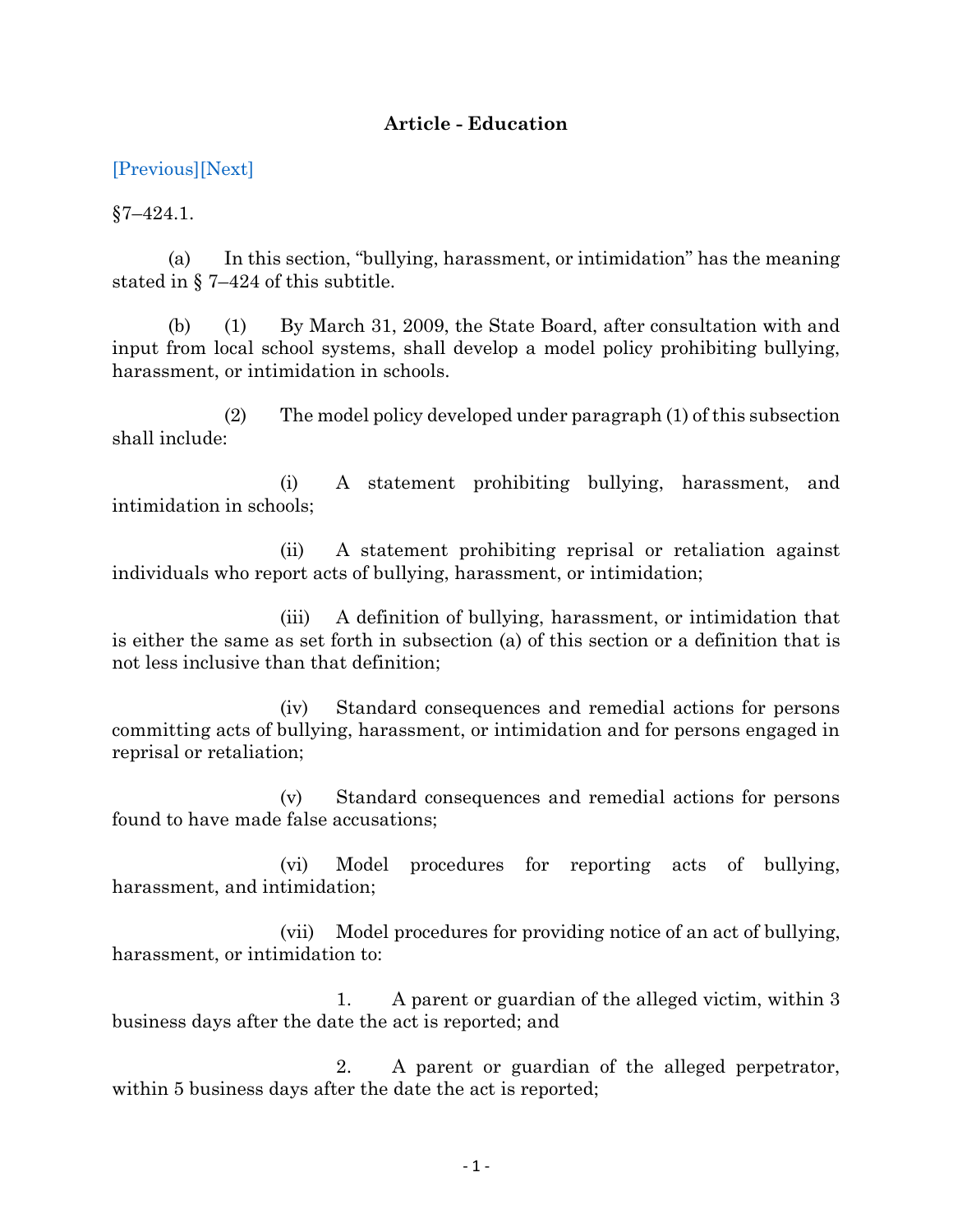(viii) Model procedures for the prompt investigation of acts of bullying, harassment, and intimidation;

(ix) Information about the types of support services available to the student bully, victim, and any bystanders;

(x) Information regarding the availability and use of the bullying, harassment, or intimidation form under § 7–424 of this subtitle; and

(xi) Information regarding the availability and use of an anonymous two–way electronic tip program established under § 7–424 of this subtitle.

(3) By September 1, 2016, and every 5 years thereafter, the State Board, after consultation with local school systems, shall update the model policy required under paragraph (1) of this subsection.

(c) (1) Each county board shall establish a policy prohibiting bullying, harassment, or intimidation at school based on the model policy.

(2) The policy shall address the components of the model policy specified in subsection (b)(2) of this section.

(3) A county board shall develop the policy in consultation with representatives of the following groups:

- (i) Parents or guardians of students;
- (ii) School employees and administrators;
- (iii) School volunteers;
- (iv) Students; and
- (v) Members of the community.

(4) By January 1, 2017, and every 5 years thereafter, each county board shall update its policy based on the State Board's update of the model policy under subsection (b)(3) of this section.

(d) Each county board shall publicize its policy in student handbooks, school system websites, and any other location or venue the county board determines is necessary or appropriate.